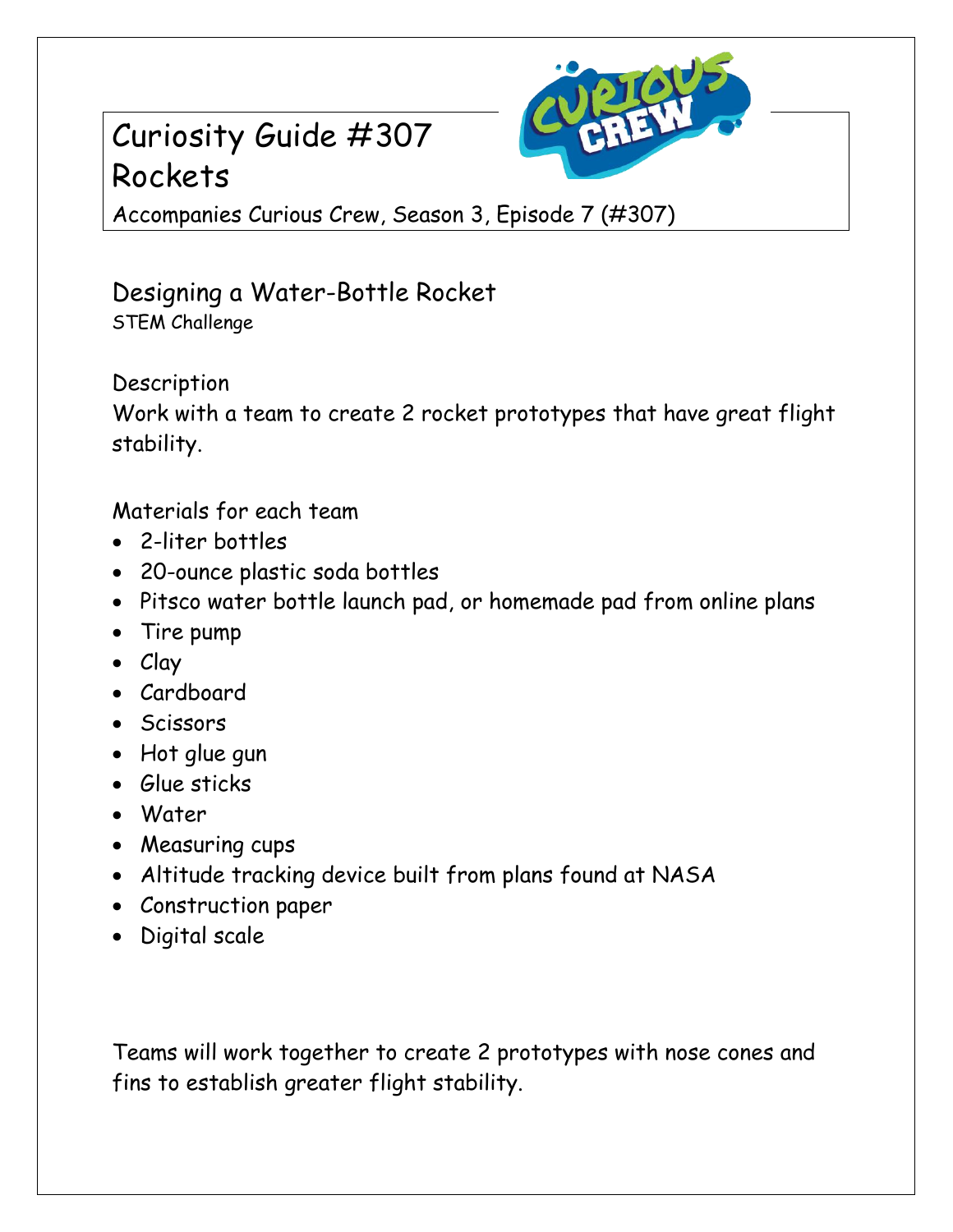Procedure 1: Establish the behavior of a non-engineered bottle rocket

1) Fill a plastic bottle one-third to one-half full of water.

2) Launch the bottle and notice the bottle's erratic flight.

Procedure 2: Design and engineer nose cones and fins for stability

- 1) Nose cones can be made from construction paper or cut bottles.
- 2) Weight should be added to the nose cone with clay to balance the rocket.
- 3) How much clay will you add?
- 4) Fins can help improve stability. What material will you use? How many fins will you attach? What shape of fin will you make?
- 5) Build two rocket prototypes.

Procedure 3: Test and improve the prototypes

- 1) Launch the rockets.
- 2) Record and analyze results.
- 3) Can each rocket fly relatively straight?
- 4) How high can the rockets fly?
- 5) Experiment with different quantities of water. Does this change your results?
- 6) Improve the design and retest.

My Results